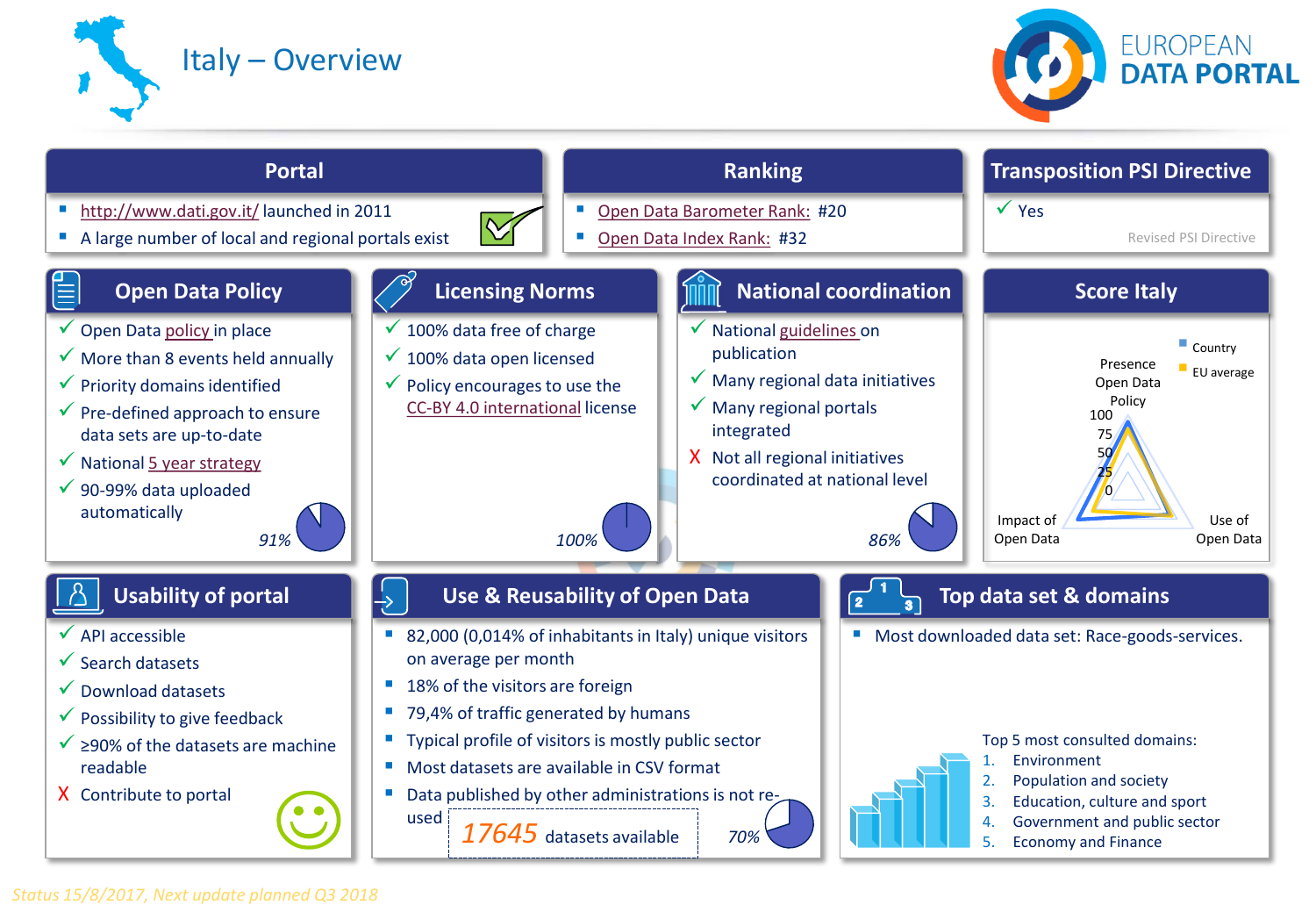

# Italy – Impact and development



| <b>Impact</b>                                                                                                                                                                                                                                                                                                                                                                                                                                                                                                |                                                                                                                                                                                                                                                                                                                                                                                                                                                                                                                                                                                                                                             |
|--------------------------------------------------------------------------------------------------------------------------------------------------------------------------------------------------------------------------------------------------------------------------------------------------------------------------------------------------------------------------------------------------------------------------------------------------------------------------------------------------------------|---------------------------------------------------------------------------------------------------------------------------------------------------------------------------------------------------------------------------------------------------------------------------------------------------------------------------------------------------------------------------------------------------------------------------------------------------------------------------------------------------------------------------------------------------------------------------------------------------------------------------------------------|
| <b>Political:</b><br>Social:<br>Activities launched since 2015 to monitor impact<br>High impact environmental sustainability<br>Medium impact efficiency<br>High impact inclusion of<br>High impact transparency<br>marginalised groups<br>83%                                                                                                                                                                                                                                                               | <b>Economic:</b><br>One study market value [1]<br>Unknown studies better service delivery<br>No other studies<br>100%<br>Marginal (Zero) Cost Model                                                                                                                                                                                                                                                                                                                                                                                                                                                                                         |
| <b>Barriers</b>                                                                                                                                                                                                                                                                                                                                                                                                                                                                                              |                                                                                                                                                                                                                                                                                                                                                                                                                                                                                                                                                                                                                                             |
| <b>Further publication</b>                                                                                                                                                                                                                                                                                                                                                                                                                                                                                   | <b>Further use</b>                                                                                                                                                                                                                                                                                                                                                                                                                                                                                                                                                                                                                          |
| For further publication legal, financial and other barriers exist.<br>Legal barrier: Old legislations still exist that are in contrast with new<br>principles of Open Data.<br>Financial barrier: Many public administrations operate in limited budget<br>regimes.<br>Other barrier: Cultural barriers, organisational issues, duplication and<br>redundancy of information sources and quality and updating of data.                                                                                       | For further use, little awareness, financial and other barriers are present.<br>Little awareness: Lack of understanding of the benefits of opening data<br>(providers and users side). Also, there is a lack of perception of the<br>economic value that Open Data could generate, also because the cases of<br>reuse and growth induced by that reuse are still limited.<br>Financial barrier: Businesses must perceive economic return through the<br>reuse of data.<br>$\blacksquare$<br>Other barrier: Cultural barriers, organisational issues, duplication and<br>redundancy of information sources and quality and updating of data. |
| <b>Best practices</b>                                                                                                                                                                                                                                                                                                                                                                                                                                                                                        | <b>Progress on barriers</b><br>而                                                                                                                                                                                                                                                                                                                                                                                                                                                                                                                                                                                                            |
| Smartdatanet: SmartDataNet allows you to share and aggregate information<br>produced by different services to create new applications, creating more<br>intelligent and sustainable communities.<br>Open Ricostruzione: The web site present various infographics and<br>$\overline{\phantom{a}}$<br>geolocation information. It uses part of the post-2012 earthquake<br>reconstruction data provided by the Emilia-Romagna Region. It benefits<br>transparency, participation and information to citizens. | " The legal barrier existing for further publication was addressed by<br>planning an activity on sensitisation. Financial and other barriers were<br>addressed by promoting the use of national and European funds and<br>organising webinars promoting the use of standards and data quality.<br>" To overcome barriers that prevent further use, sensitisation activities<br>were planned and the organisation of a webinar on Open Data and<br>enterprises to trigger a specific discussion and receive feedback.                                                                                                                        |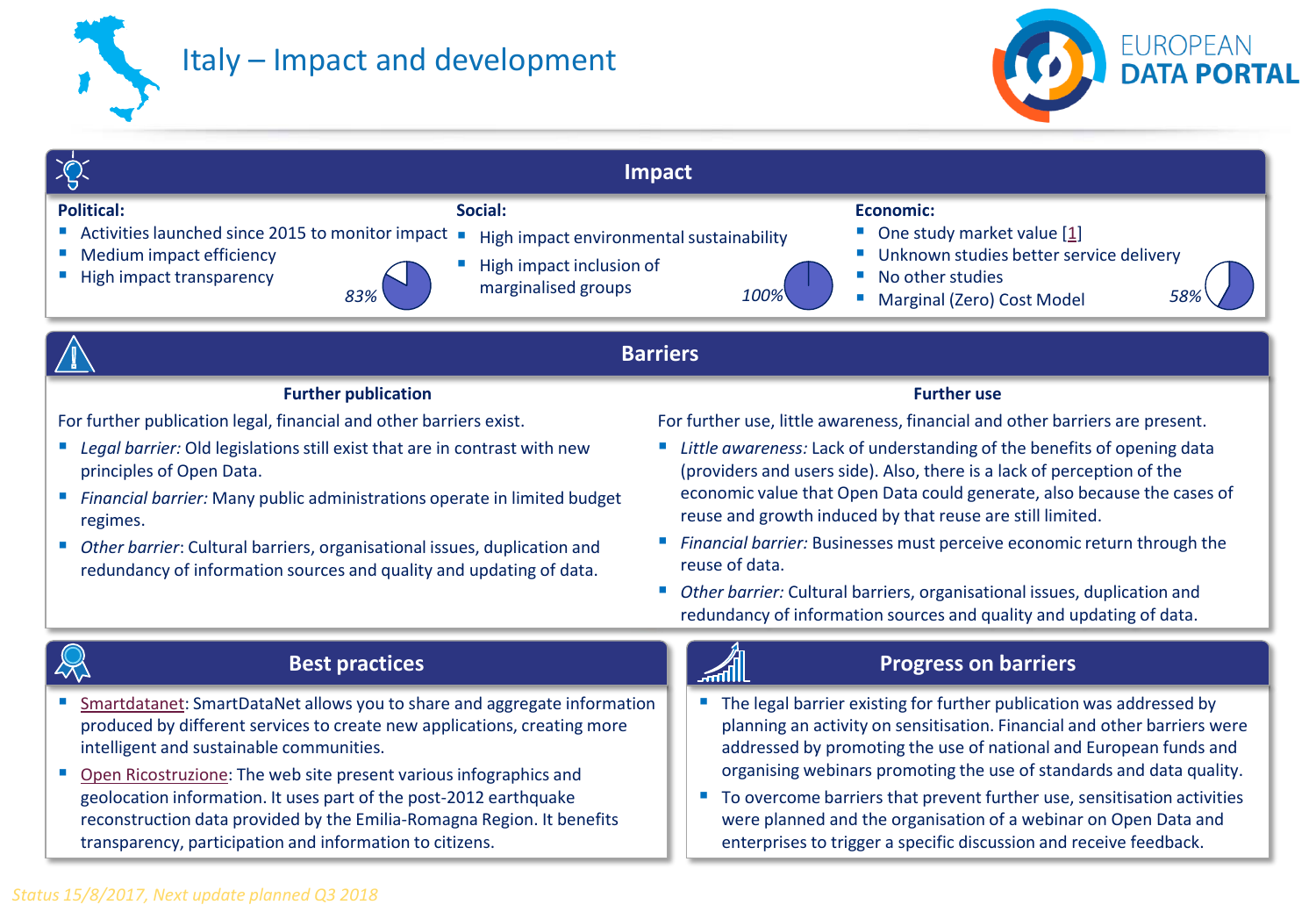Italy – Rankings





- **The Presence of an Open Data policy increased significantly because** there now is a pre-defined approach to ensure datasets are up-to-date, there is a national 5 year strategy and there are many regional data initiatives.
- The Use of Open Data increased thanks to more information being known about the use of Open Data, such as the number of unique visitors on average per month, the percentage of foreign visitors, the percentage of traffic generated by humans and the typical profile of portal visitors coming from the public sector.
- The Impact of Open Data has increased significantly thanks to a significant increase of the estimated impact of Open Data on all three sub-indicators, with the social impact indicator having accelerated from 0% in 2016 to 100% in 2017.

### **Major changes 2017 Score comparison 2017/2016**